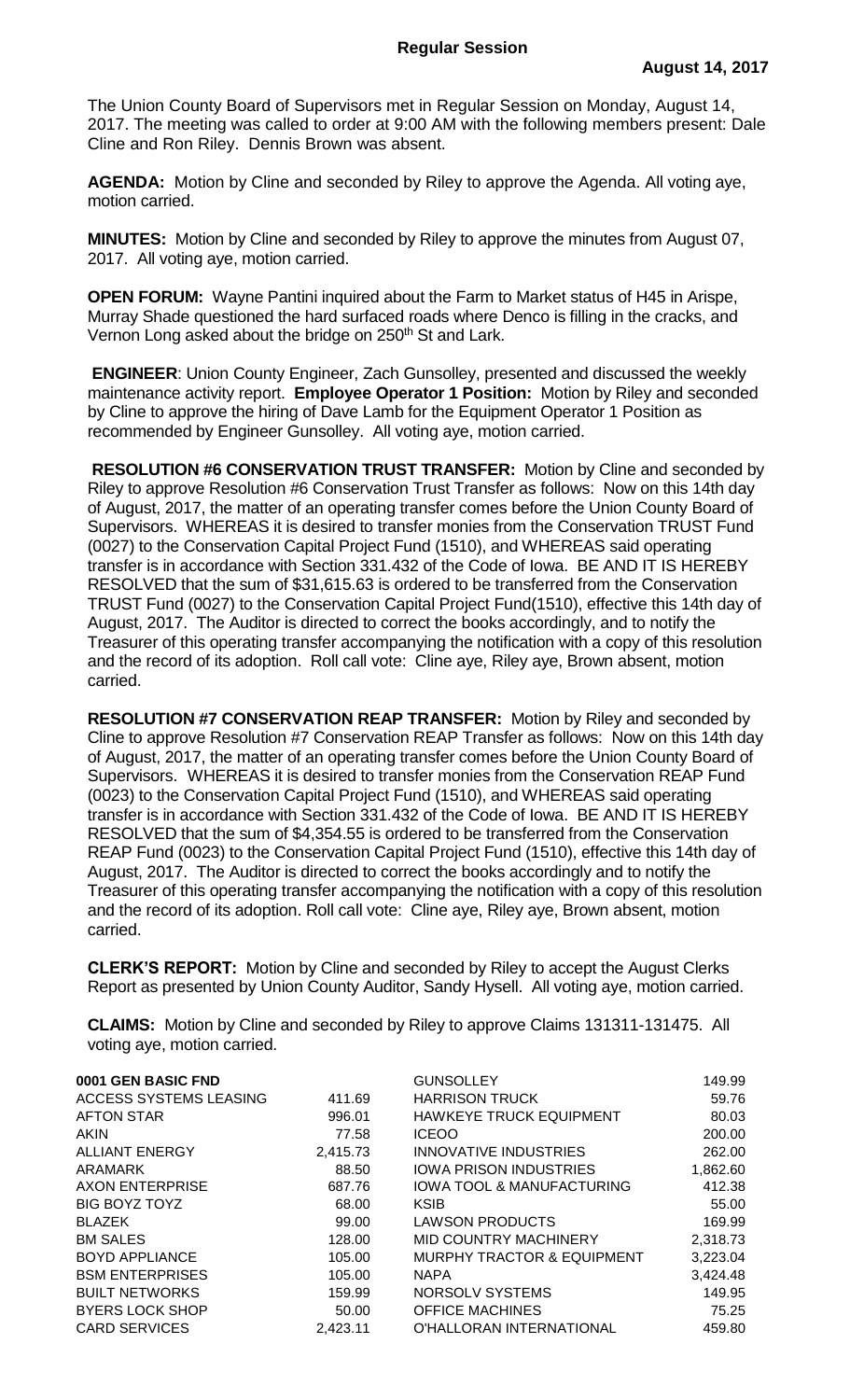| <b>CARLTON</b>                                       | 16.88          | PERU QUARRY                                        | 3,229.03              |
|------------------------------------------------------|----------------|----------------------------------------------------|-----------------------|
| <b>CENTURY LINK</b>                                  | 11.80          | <b>REXCO EQUIPMENT</b>                             | 99.06                 |
| <b>CHAT MOBILITY</b>                                 | 309.59         | <b>SCC NETWORKS</b>                                | 42.23                 |
| <b>COEN'S FURNITURE INC</b>                          | 320.00         | SCHILDBERG CONSTRUCTION                            | 25,238.30             |
| <b>CRESTON FARM &amp; HOME</b>                       | 1,405.81       | <b>SERVICE TECHS</b>                               | 1,947.82              |
| <b>CRESTON MUNICIPAL UTILITIES</b>                   | 311.74         | <b>SIOUX CITY FOUNDRY</b>                          | 6,421.87              |
| <b>CRESTON PUBLISHING</b>                            | 1,025.94       | <b>SIRWA</b>                                       | 19.00                 |
| <b>CULLIGAN</b>                                      | 116.30         | <b>T&amp;S INDUSTRIES</b>                          | 9.80                  |
| <b>DIAGNOSTIC IMAGING ASSOC</b>                      | 36.00          | UNITY POINT CLINC                                  | 37.00                 |
| <b>DIGITAL BUSINESS SOLUTIONS</b>                    | 1,273.39       | <b>US CELLULAR</b>                                 | 416.00                |
| <b>ECHO GROUP</b>                                    | 172.29         | <b>WALMART</b>                                     | 11.76                 |
| <b>EXCEL MECHANICAL</b>                              | 2,104.00       | <b>WILBUR-ELLIS</b>                                | 374.20                |
| <b>FARMERS ELECTRIC COOP</b>                         | 2,476.63       | <b>ZIEGLER</b>                                     | 1,510.23              |
| <b>GALLS</b>                                         | 124.20         | 0020 SECONDARY ROAD FND TTL:                       | 82,506.18             |
| <b>GREAT PLAINS BLIND FACTORY</b>                    | 606.00         |                                                    |                       |
| <b>GREEN VALLEY PEST</b>                             | 192.00         | <b>1510 CAPITAL PROJECTS FND</b>                   |                       |
| <b>HANSEN</b><br><b>HEARTLAND TIRE</b>               | 72.00<br>51.29 | <b>EBLEN CONSTRUCTION</b><br><b>OSAGIAN CANOES</b> | 26,570.50             |
| IA CO. RECORDERS ASSOC                               | 100.00         | <b>1510 CAPITAL PROJECTS FND TTL:</b>              | 9,399.68<br>35,970.18 |
| <b>IA DNR</b>                                        | 340.00         |                                                    |                       |
| <b>ISAC</b>                                          | 200.00         | <b>4000 EMRGNCY MANAGEMENT FND</b>                 |                       |
| <b>JIM'S TRUCK REP</b>                               | 740.00         | <b>AKIN</b>                                        | 58.21                 |
| <b>LYNAM LAWN CARE</b>                               | 1,045.45       | <b>CRESTON MUNICIPAL UTILITIES</b>                 | 20.11                 |
| <b>MAIL SERVICES</b>                                 | 471.37         | <b>DUCKWORTH REPAIR</b>                            | 83.92                 |
| <b>MASTERCARD</b>                                    | 709.50         | <b>DUCKWORTH</b>                                   | 94.37                 |
| <b>MMIT</b>                                          | 1.39           | <b>IOWA HOMELAND SECURITY</b>                      | 798.05                |
| <b>NATIONAL PEN</b>                                  | 369.88         | PARKER BROTHERS TREE SERVICE                       | 400.00                |
| <b>NISSLY</b>                                        | 91.00          | <b>STEWART</b>                                     | 75.00                 |
| <b>OFFICE MACHINES</b>                               | 267.00         | <b>VISA</b>                                        | 200.04                |
| PLUMB SUPPLY                                         | 848.60         | <b>4000 EMRGNCY MNGMNT FND TTL:</b>                | 1,729.70              |
| POKORNY BP                                           | 144.53         |                                                    |                       |
| POLK CO. MEDICAL EXAMINER                            | 270.15         | <b>4003 EMPOWERMENT</b>                            |                       |
| POWERS FUNERAL                                       | 335.00         | <b>SWCC</b>                                        | 987.20                |
| RINGGOLD CO. HOSPITAL                                | 2,379.00       | <b>4003 EMPOWERMENT TTL:</b>                       | 987.20                |
| RINGGOLD CO. SHERIFF                                 | 4,520.00       |                                                    |                       |
| <b>SELDIN COMPANY</b>                                | 139.00         | <b>4004 LAW ENFORCEMENT CNTR</b>                   |                       |
| <b>SERVICE TECHS</b>                                 | 127.43         | <b>ALLIANT ENERGY</b>                              | 3,019.80              |
| <b>SHEAKLEY</b>                                      | 161.00         | <b>ARAMARK</b>                                     | 146.00                |
| SHOPKO PHARMACY                                      | 174.97         | ARROWHEAD SCIENTIFIC                               | 70.72                 |
| SIDDENS, TERI                                        | 25.00          | <b>BM SALES</b>                                    | 25.00                 |
| <b>SIRWA</b>                                         | 35.31          | <b>BYERS LOCK SHOP</b>                             | 1.45                  |
| <b>SWCC</b>                                          | 50.00          | <b>COUNSEL OFFICE &amp; DOCUMENT</b>               | 171.45                |
| <b>SUPREME CLEANERS</b>                              | 125.75         | <b>CRESTON PUBLISHING</b>                          | 31.92                 |
| <b>TERESA A. KORDICK</b>                             | 15.50          | <b>EXCEL MECHANICAL</b>                            | 577.00                |
| <b>THATCHER</b>                                      | 216.00         | FIRST COMMUNICATIONS                               | 20.89                 |
| THE TONER PLACE                                      | 138.00         | <b>GREEN VALLEY PEST</b>                           | 36.00                 |
| TREASURER STATE OF IA                                | 28.00          | HOTSY CLEANING SYSTEMS                             | 144.00                |
| <b>TRUE VALUE</b>                                    | 21.48          | <b>MASTERCARD</b>                                  | 1,871.21              |
| <b>TYLER TECHNOLOGIES</b>                            | 750.00         | <b>MEDIACOM</b>                                    |                       |
| UNION COUNTY ENGINEER                                |                |                                                    | 135.90                |
| UNITED FARMERS COOP                                  | 563.52         | <b>OFFICE MACHINES</b>                             | 459.70                |
|                                                      | 425.00         | O'KEEFE ELEVATOR COMPANY                           | 286.04                |
| <b>US CELLULAR</b>                                   | 250.47         | SIRCHIE FINGER PRINT LAB                           | 80.58                 |
| <b>US POST OFFICE</b>                                | 84.00          | <b>TRUE VALUE</b>                                  | 32.99                 |
| <b>VISA</b>                                          | 8.80           | UNION COUNTY AUDITOR                               | 69.00                 |
| WADDELL                                              | 72.00          | <b>4004 LAW ENFORCMNT CNTR TTL:</b>                | 7,179.65              |
| <b>WALKER DO</b>                                     | 200.00         |                                                    |                       |
| <b>WESTERN IA TOURISM REGION</b>                     | 500.00         | <b>4150 SOUTHERN HILLS REGION</b>                  |                       |
| <b>WINDSTREAM</b>                                    | 232.07         | ADAIR CO. SHERIFF OFFICE                           | 515.80                |
| <b>WOLFE</b>                                         | 216.00         | ADAMS CO. FREE PRESS                               | 18.78                 |
| 0001 GEN BASIC FND TTL:                              | 35,833.40      | <b>BEAM, KATHY</b>                                 | 613.45                |
|                                                      |                | CARE                                               | 8,000.00              |
| 0002 GEN SUPPLEMENTAL                                |                | <b>CENTURY LINK</b>                                | 114.93                |
| <b>BOOTH LAW FIRM</b>                                | 464.44         | <b>CHOICE INC</b>                                  | 1,947.28              |
| CENTRAL IA DETENTION CTR                             | 2,284.00       | <b>COUNSEL OFFICE &amp; DOCUMENT</b>               | 100.45                |
| <b>CITY OF CRESTON</b>                               | 9,519.89       | <b>CROSSROADS MENTAL HLTH</b>                      | 14,375.00             |
| <b>CROSSROADS MENTAL HLTH</b>                        | 450.00         | <b>GLENWOOD RESOURCES CNTR</b>                     | 433.44                |
| <b>IMWCA</b>                                         | 5,357.00       | <b>INNOVATIVE INDUSTRIES</b>                       | 10,008.00             |
| <b>MAYNES LAW OFFICE</b>                             | 70.00          | <b>INTEGRATED TELEHEALTH</b>                       | 915.00                |
| <b>TYLER TECHNOLOGIES</b>                            | 26,691.75      | <b>MAYNES LAW OFFICE</b>                           | 81.44                 |
| YOUTH & SHELTER SERVICES                             | 326.55         | <b>NEW HORIZONS</b>                                | 2,603.80              |
| 0002 GEN SUPPLEMENTAL TTL: 45,163.63                 |                | <b>NOSEKABEL</b>                                   | 481.25                |
|                                                      |                | PARTNERSHIP FOR PROGRESS                           | 9,300.00              |
| 0011 RURAL SERVICES BASIC<br><b>AGRIVISION GROUP</b> | 6.02           | <b>RAY</b><br><b>SIRF</b>                          | 133.52<br>11,800.00   |